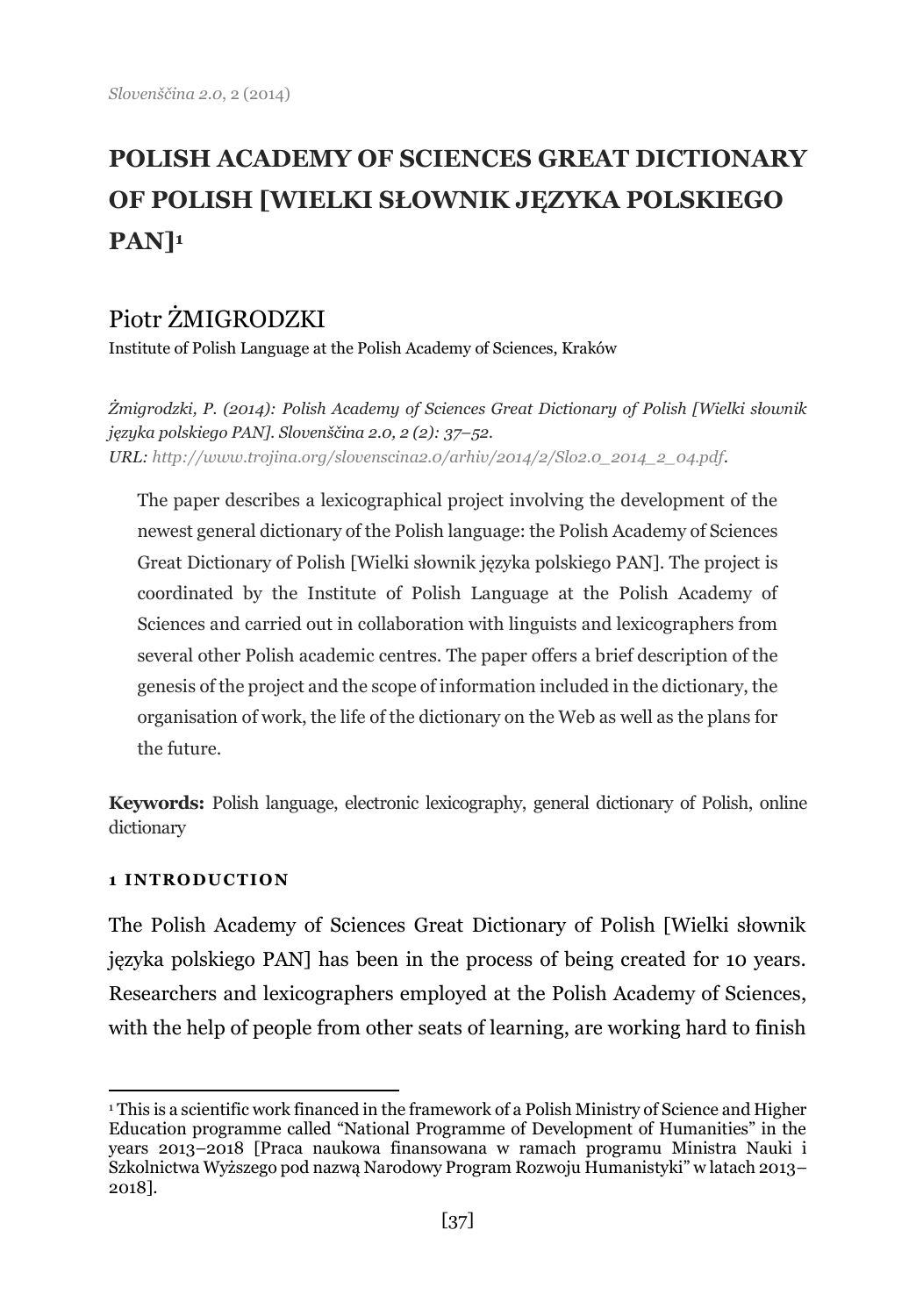it. It is a general dictionary of the Polish language, which is being published and shared exclusively online under the address http://wsjp.pl/. The present paper will describe: the history of the project, basic features of the dictionary, general rules of its creation, and the division of labour, workflow, as well as our plans for the future.

#### **2 THE HISTORY OF THE PROJECT**

#### **2.1 The Beginning**

The project started in the summer of 2005, when the Committee on Linguistics of the Polish Academy of Sciences announced a call for tenders for the project of a new great dictionary of the contemporary Polish language. The aim was to replace the already outdated dictionary by Witold Doroszewski (Doroszewski, ed. 1958–1969) as the main lexicographical source. Among others, a team representing the Polish Academy of Sciences Institute of Polish Language, consisting of Piotr Żmigrodzki, Renata Przybylska and Bogusław Dunaj, took part in this call for tenders. They introduced an initial version of the idea for a new dictionary at the meeting of the Committee on Linguistics in October 2005. In January 2006, a lexicographical workshop was held at the Institute, in which more sophisticated preparatory work was conducted. In December 2006, during the meeting of the Committee on Linguistics of the Polish Academy of Sciences, an extended version of the project was presented and accepted by the Committee. Preparatory work continued throughout 2007. It was financed by the so-called statutory funds of the Institute until the grant from the Ministry of Science and Higher Education was finally acquired. The actual lexicographical work on the dictionary started in January 2008.

#### **2.2 Stages of the dictionary creation**

The first proper stage of the dictionary creation took place between January 2008 and December 2012. Its aim was a preparation of 15,000 entries describing the most frequently used words of the Polish language (the list was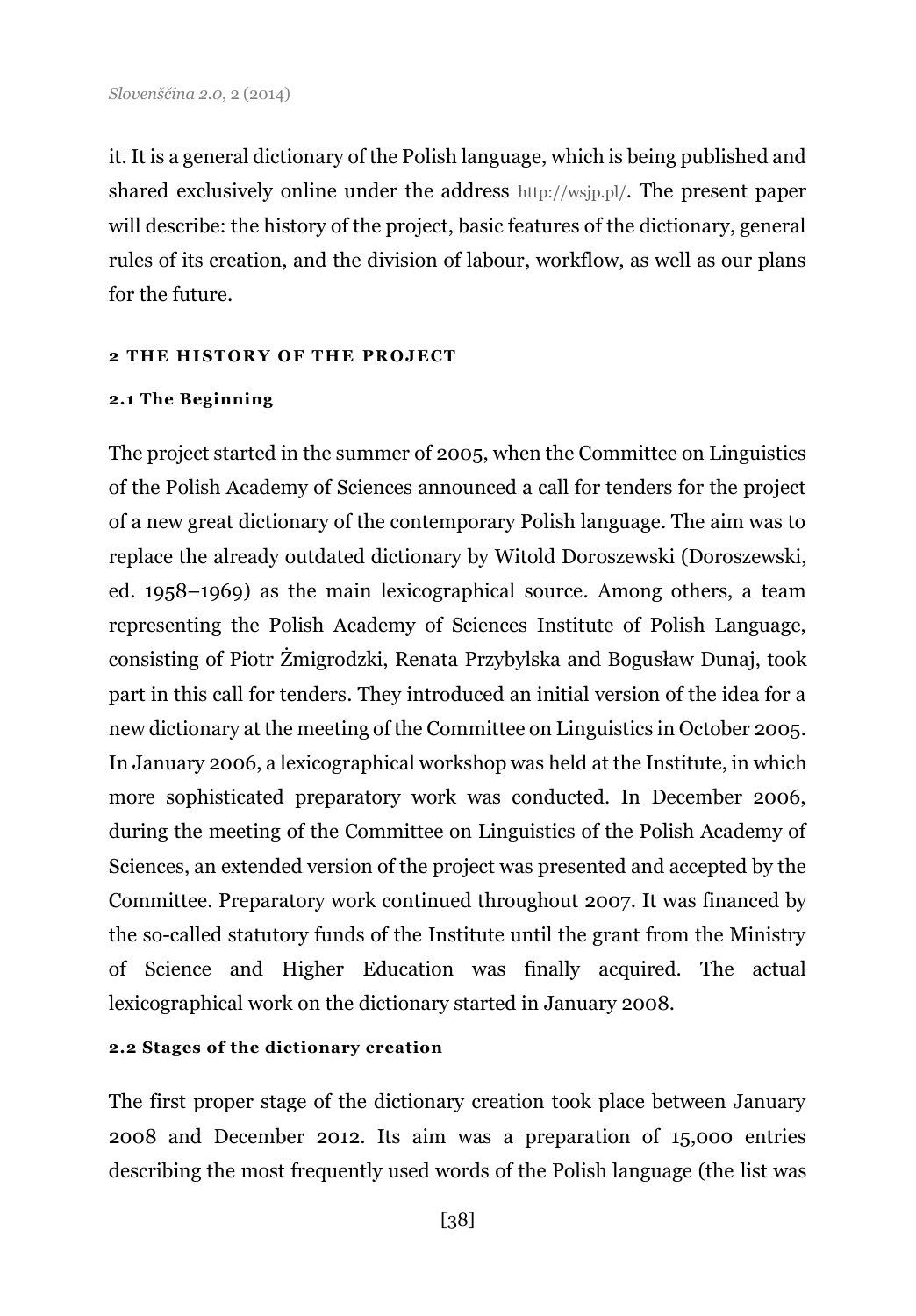compiled on the basis of Polish language corpora from that period, especially the corpus of Publishing House PWN and the Corpus of PAS Institute of Computer Science). In order to reach that goal, other tasks had to be undertaken, most importantly designing the dictionary microstructure, its transposition on the database, designing the database itself and the whole digital system of the dictionary; this was done by the IT specialists who were cooperating with the team. (A more detailed description of these tasks can be found in Żmigrodzki 2011.) Between January and August 2013 the project was again financed only by the statutory funds of the Polish Academy of Sciences and was limited to the current expenditure of keeping the dictionary online and the necessary corrections of the existing entries. The acquisition of an honorary auspice of the Senate of the Republic of Poland was a very important event, which raised the status of the project and became a significant argument that could have an impact on its future funding. The second stage of lexicographical work began in September 2013, and is financed by the Ministry of Science and Higher Education with the program called "The National Programme of Development of Humanities" (Narodowy Program Rozwoju Humanistyki). The current stage is planned for the period up to 2018 and has the following objectives:

1. Compilation of 35,000 entries, among these:

- lexemes that were already included in the dictionary (according to the rule of compilation) in meaning relations with the words which were compiled in 2007–2012 (these are mainly: synonyms, antonyms, superordinates, near-synonyms, and near-antonyms);
- formative derivatives from the words already described, especially verbs;
- the most recent vocabulary items, which have not yet been recorded in any general Polish language dictionary.
- 2. Enrichment of entries compiled previously, especially:
	- extension of etymological information to all entries;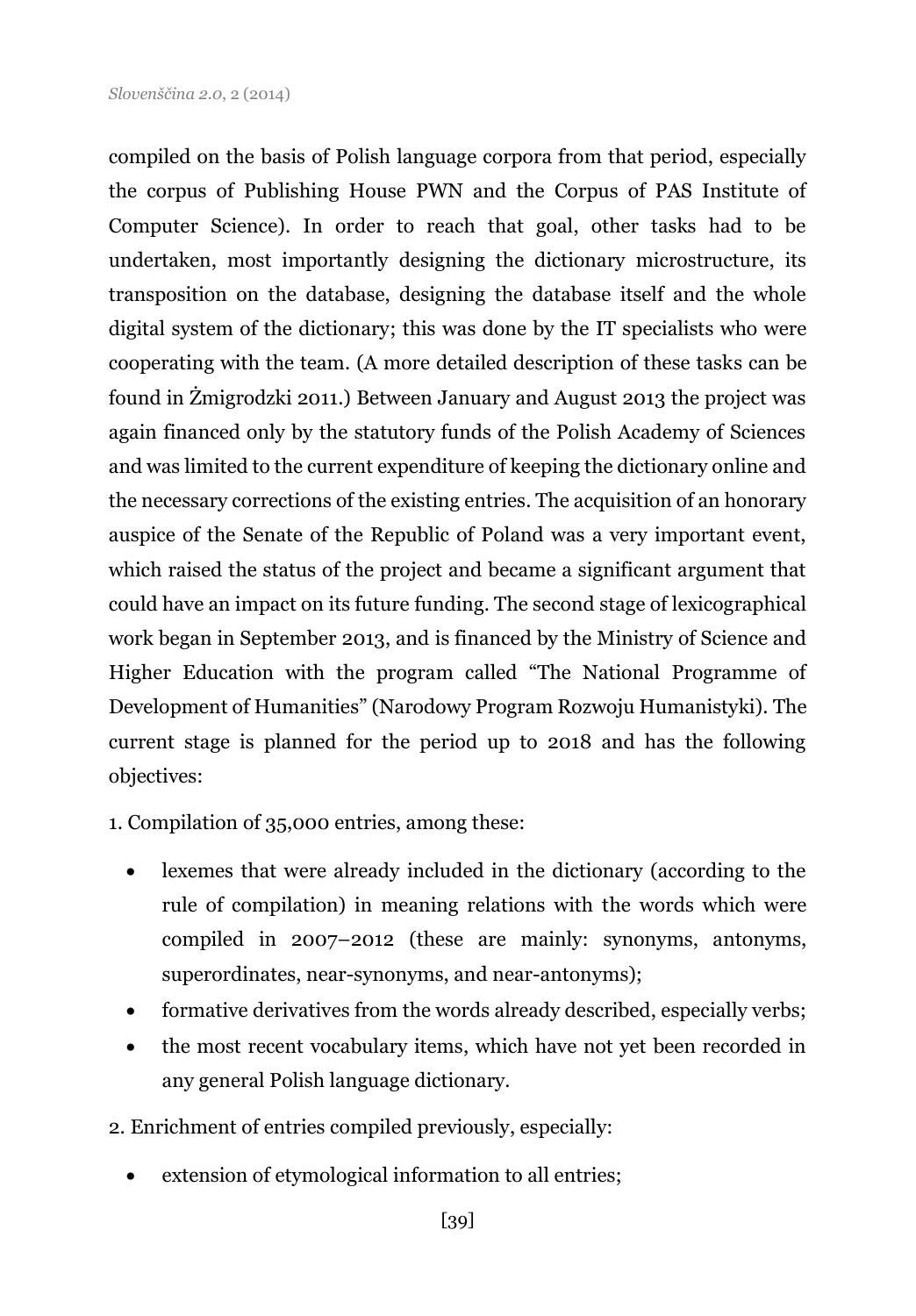j

- as far as chronology is concerned, instead of listing the older dictionaries in which the word was described, the earliest date of the first usage of the word may be presented, on the basis of information in catalogues, documents from digital libraries, documents from historical dictionaries, etymological dictionaries, etc.;
- as far as adding new meanings is concerned, new meanings that have appeared since the creation of the first entries will be added.

The current stage is obviously not the last one. After its completion, the dictionary will reach 50,000 main headwords (not counting entries describing idioms and proverbs). Ultimately, the plan is to describe "nearly all the lexical units in the Polish language". It is therefore safe to say that the work will continue past 2018. The nature of this work, however, cannot be known as of yet.

# **3 GENERAL CHARACTERISTICS OF THE DICTIONARY**

In some respects, the character of the Great Dictionary of Polish follows the Polish tradition, which is quite different than the western-European ones. At the same time, many of the ideas and solutions used in it can be perceived as innovative, at least when compared to other Polish dictionaries. The main aspects that should be highlighted are:

- in principle synchronic: although the year 1945 was accepted as the beginning of the time span covered, due to the nature of the sources (to which we return later on), the overwhelming majority of the material will belong to the last decades of the 20th and the beginning of the 21st century.
- in principle descriptive: the authors are not going to exclude from  $\alpha$  description any lexicographical facts deemed incorrect<sup>2</sup> or – for whatever

<sup>2</sup> This tendency dominated Polish lexicography of the 20th century, and because of that some contemporary readers may expect this.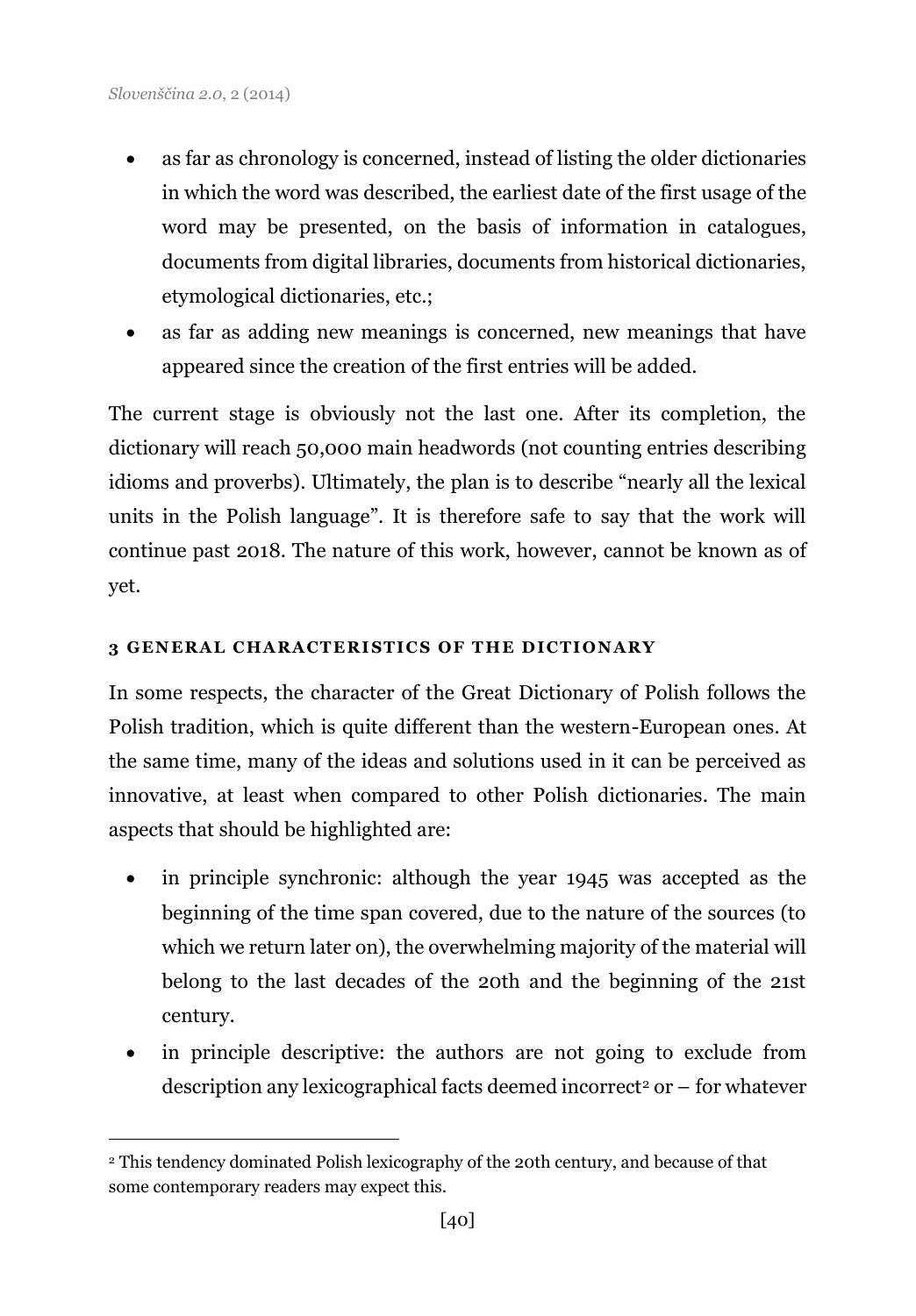reasons – unworthy of being noted in a dictionary, as long as these facts are well attested in the sources. The authors will only point out the normative unacceptability of a given fact, drawing on the Normative Dictionary of Polish [Słownik poprawnej polszczyzny] (for a more detailed overview, cf. Żmigrodzki 2008), and mark the stylistic qualification of non-standard units.

 an academic dictionary in which the authors aim to employ wherever possible the achievements of Polish 20th-century linguistics, especially in the field of semantic, inflectional and syntactic description of lexical units, at the same time keeping in mind that the description must be accessible to a very diverse group of Polish language users.

The format of description that is prevalent in the Great Dictionary of Polish can be defined as structuralist. It develops the theoretical ideas contained in the academic "Grammar of the Contemporary Polish Language" (Grzegorczykowa et al., ed. 1984) and the works of Polish scientists such as Maciej Grochowski and Andrzej Bogusławski (semantics), and Mirosław Bańko and Zygmunt Saloni (inflection and syntax). Some of the data such as the information on pronunciation, etymology, and chronology is introduced on the basis of lexicographical research of other Polish dictionaries. However, the way of presenting the lexicographical data is simplified, adjusted to the perceived abilities of a wider audience, not only linguists or philologists. This is because the dictionary is aimed to reach as many users as possible.

# **4 THE CORPUS BASIS FOR THE DICTIONARY**

The main source of linguistic data for the dictionary is the National Corpus of Polish [Narodowy Korpus Języka Polskiego, NKJP], a collective undertaking of several academic units (including PAN IPL), carried out as a development project parallel to WSJP and available for free on the Internet ([http://nkjp.pl](http://nkjp.pl/)). The second most important source inventory is an auxiliary corpus created at the PAN IPL specifically to serve the needs of the emerging dictionary; it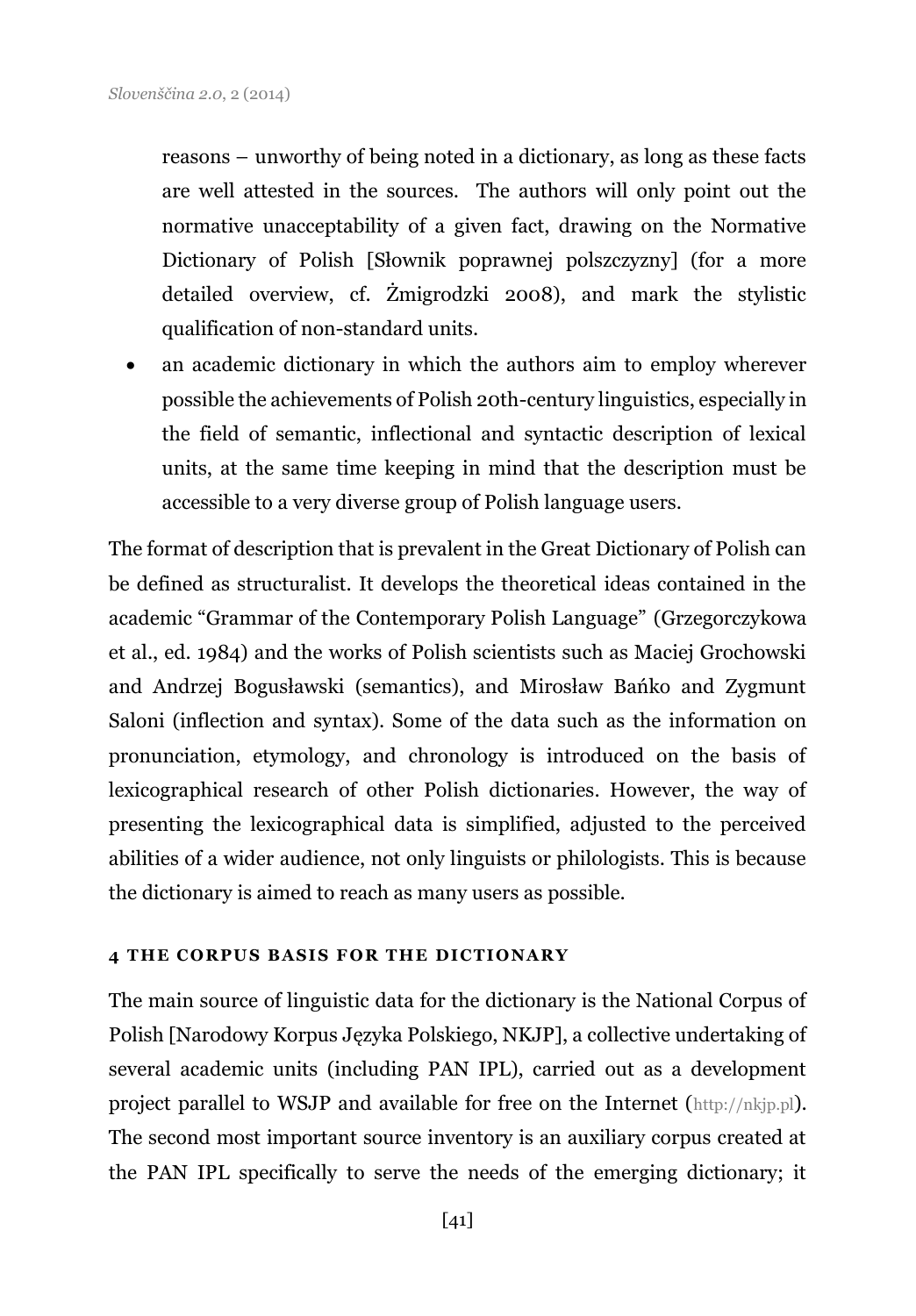comprises texts which for various reasons were not (and are not going to be) included in the NKJP. Polish Internet sites constitute the third source. Finally, the authors of particular entries may also rely on citations they have found themselves. Although we are quite aware that this set of sources is not perfect and might be criticized especially by philologists and lexicographers representing more traditional approaches, we believe that a better corpus of sources for WSJP would not be feasible within the foreseeable time. The question of how best to export corpus data into the dictionary database is yet to be resolved. Until now, the editors were able to use the tools available in the corpus search engines, but they can only transfer the data with the help of the Windows Clipboard.

In the process of creating specific entries, the editors also use other lexicographical sources. One resource worth mentioning here is "The Grammatical Dictionary of Polish Language" [Słownik gramatyczny języka polskiego] (cf. Saloni et al. 2007). Its creators have approved sharing the inflectional paradigms pertaining to the entries of the Great Dictionary of Polish and the creation of a tool to import them directly to our dictionary's entries. Other dictionaries are sometimes also used, but to a lesser degree. For example when it comes to the description of syntax, "the Syntactic-Generative Dictionary of Polish Verbs" [Słownik syntaktyczno-generatywny czasowników polskich] (Polański, ed. 1980-1992). For the insertion of information about etymology and chronology, as mentioned before, etymological and historical dictionaries will be consulted.

# 5 THE METHOD OF PRESENTATION AND THE SCOPE OF **INFORMATION IN THE DICTIONARY**

The microstructure of the dictionary covers all elements which can be found in a typical general dictionary, in other words:

- headword form (with variants);
- information about the pronunciation (so far, only for the words with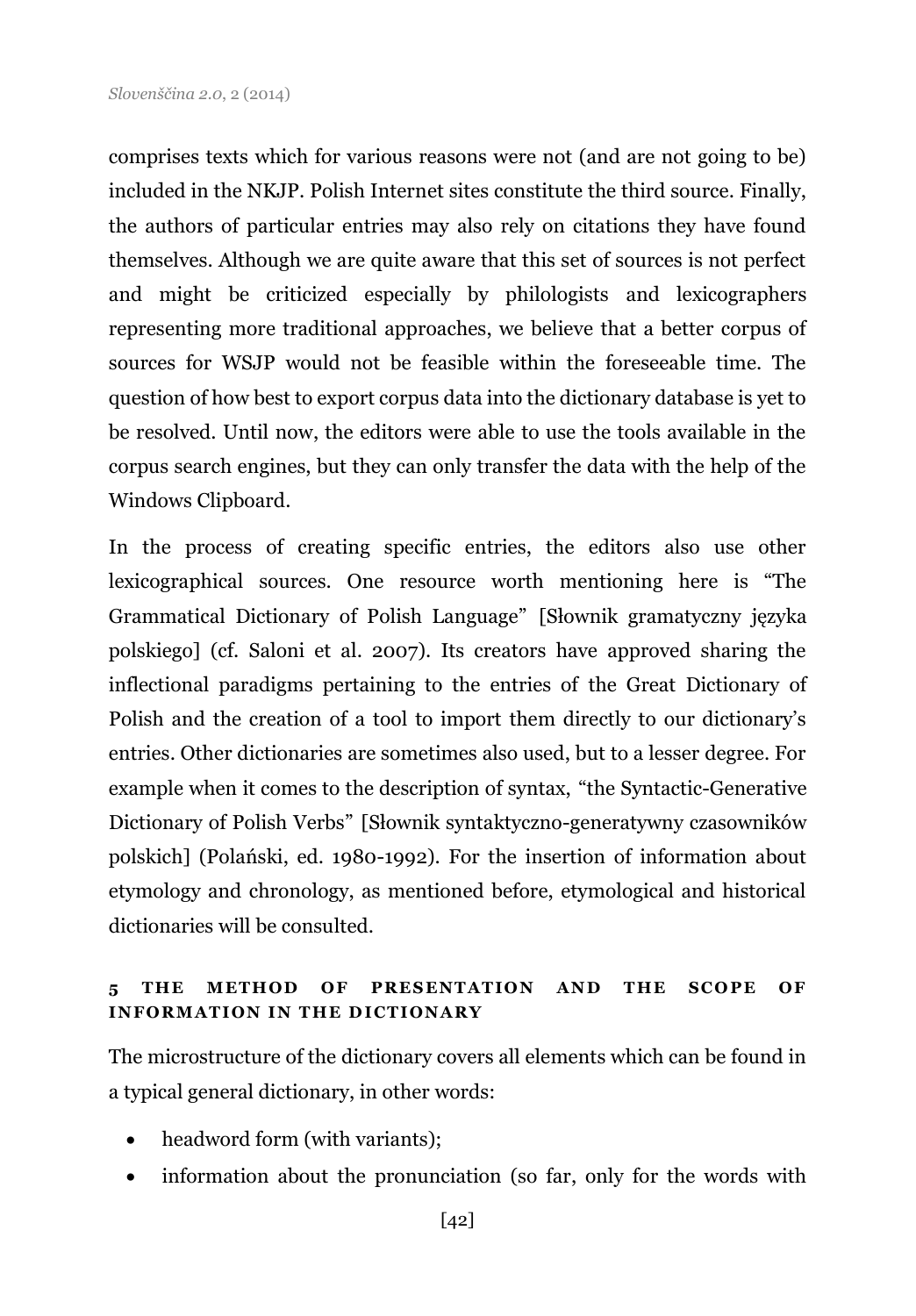unpredictable pronunciation, especially recent borrowings);

- chronology;
- etymology;
- description of meaning (in other words definition and, in polysemous entries, an additional guideword3);
- thematic classification:
- superordinates, synonyms and antonyms of the entry word in the specific meaning;
- inflection (especially the full paradigm of the word's inflection, its affiliation to a part of speech);
- syntactic requirements (especially for verbs);
- collocations (based on the NKJP);
- full sentence quotations;
- abbreviations (if any);

j

- normative information (pertaining to some incorrect uses of the word);
- notes on usage (any other information pertaining to the usage of the word in texts).

This is the set of information present in the description of the two most numerous types of language unit in the Great Dictionary of Polish, namely single lexemes and idiomatic expressions. The most frequently used abbreviations, acronyms and proper names are also included in the dictionary. Their information content is a little different than the aforementioned set.<sup>4</sup> The description of functional words (in Polish tradition this term is used to describe prepositions, conjunctions etc.) is more distinct. To fully describe this topic a separate article would be needed.

<sup>3</sup> A guideword is a type of indicator used in polysemous words which points to the meaning that the reader wants to find. The idea of a guideword was taken from English pedagogical dictionaries (e.g. LDOCE).

<sup>4</sup> More information on the contents of these entries can be found in Żmigrodzki 2011.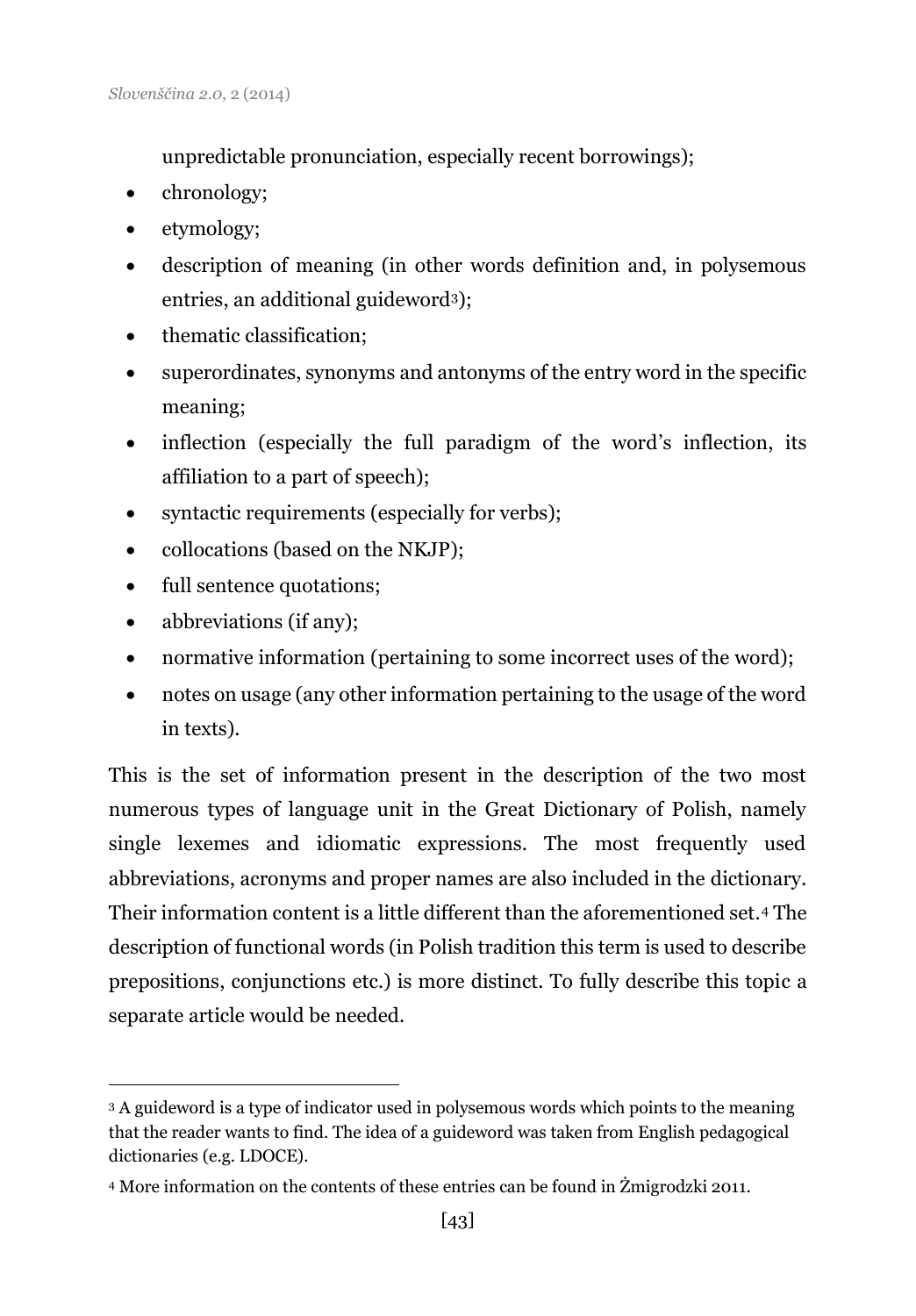#### **6 THE DIGITAL STRUCTURE OF THE DICTIONARY**

When it comes to the digital structure of the dictionary, it has a form of a MySQL database. The integral part of it are also two modules: editing panel (see Figure 1), in the form of an online form, which the lexicographers fill in, and the so-called presentation panel (see Figures 2 and 3), which displays the contents of the entry on the end-user's computer. Since the entry displayed to the end-user is generated every time directly from the database, this enables all changes made by the editors to be immediately available to users. From the point of view of the end-user, there are two possible modes of viewing the entry article:

- the so-called bookmark view, in which the contents are structured and sorted, the user can switch between different tabs and access the specific segments of the entry article;
- the consolidated view, in which all the elements of the entry article are extended and set in a linear order (as in a traditional, paper dictionary). After choosing this view, it is also possible to print the entry article.

| Wyszukiwanie haseł    | Raporty z wykonania<br>Autokorekta<br>Zarządzanie użytkownikami | Narzędzia - fleksja +<br>Pliki do pobrania         |  |
|-----------------------|-----------------------------------------------------------------|----------------------------------------------------|--|
|                       |                                                                 | $P2 -$                                             |  |
|                       |                                                                 |                                                    |  |
| 1 (odpoczynek)<br>sen | $\mathbf{1}$<br>2 (śnienie)<br>3 (o szczęściu)                  |                                                    |  |
|                       |                                                                 | kopiuj hasło zapisz wszystko podgląd<br>usun haslo |  |
| Informacje podstawowe |                                                                 | odvtuj                                             |  |
| Homonimy              |                                                                 |                                                    |  |
| <b>Status</b>         | zatwierdzone do prezentacji                                     |                                                    |  |
| Typ hasła             | zwykle                                                          |                                                    |  |
| Podtyp                | rzeczownik                                                      |                                                    |  |
| Autor                 | <b>MW</b>                                                       |                                                    |  |
| Wymowa                |                                                                 | edytuj                                             |  |
|                       | ✔ taka sama wymowa dla wszystkich podhaseł                      |                                                    |  |
| Wymowa                |                                                                 |                                                    |  |
|                       |                                                                 |                                                    |  |
| Warianty              |                                                                 | edytuj                                             |  |
|                       | ✔ takie same warianty dla wszystkich podhaseł                   |                                                    |  |
| Chronologizacja       |                                                                 | edytui                                             |  |
|                       | ◆ hasio rozpatrzono pod kątem chronologizacji                   |                                                    |  |
| Stulecie / rok        | Źródło                                                          |                                                    |  |

**Figure 1:** Editing Panel of the dictionary, general view of the entry *sen* 'sleep; dream'.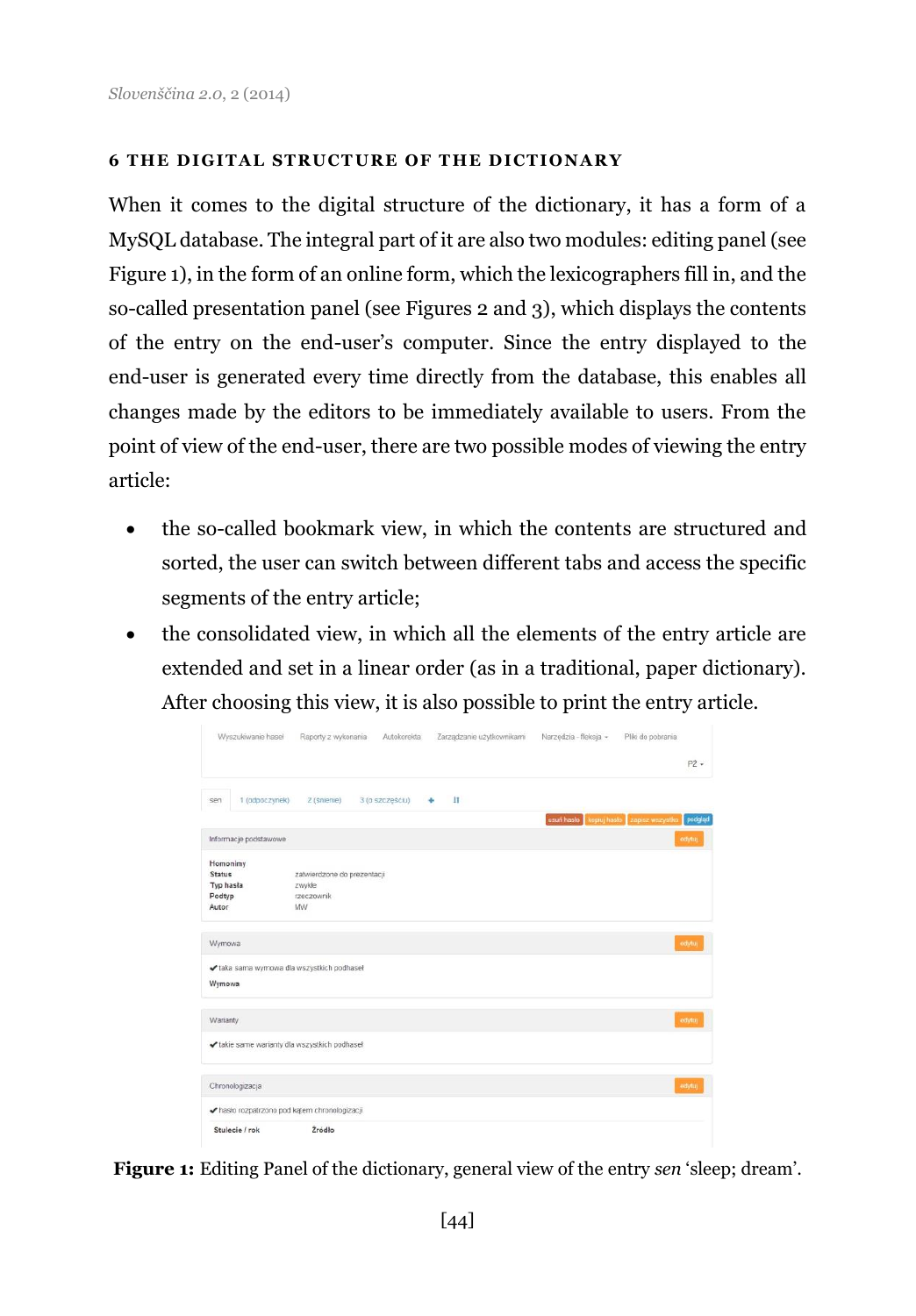

**Figure 2:** Presentation panel of the dictionary, entry *sen*, bookmark view (showing meaning 1).



**Figure 3:** Presentation panel of the dictionary, entry *sen*, consolidated view.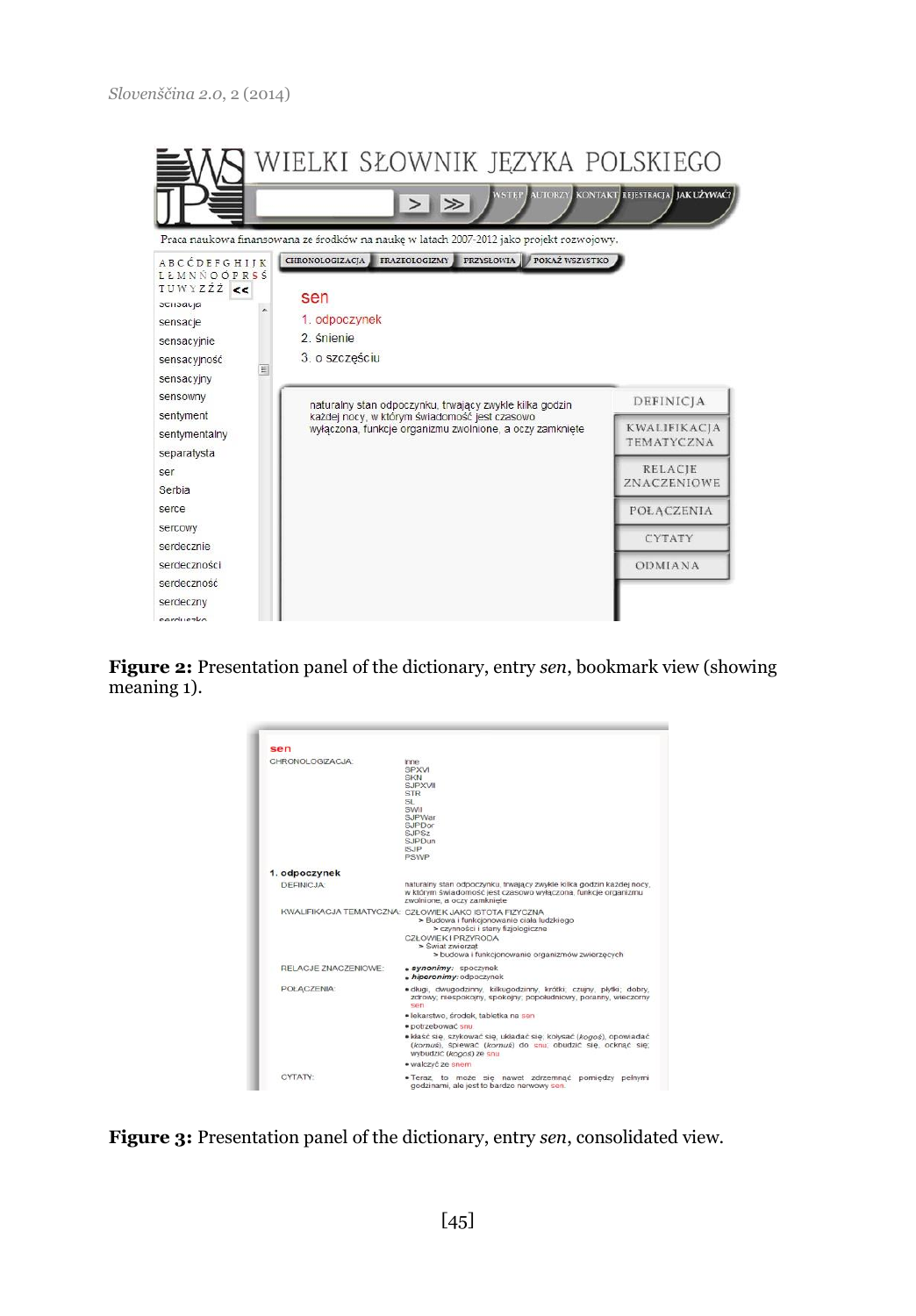The dictionary offers different ways of accessing entries, such as:

- an alphabetical list of entries, alphabetical (a fronte) and reverse dictionary (a tergo) orders are available;
- simple search: the user enters one or more words into the search bar and the program lists all the entries containing them;
- advanced search: various criteria can be used, such as any combination of signs, any inflectional form, a type of entry, a part of speech, thematic classification, etymology, labels (stylistic, typical user-group (e.g. criminal, teenage) and chronological features (e.g. archaic)).

There are also links to other entries if needed – for example to superordinates, synonyms, antonyms, aspectual oppositions – and it is possible to instantly access the related entry by clicking the displayed word. In the future, after the compilation of more entries and the implementation of complete inflectional data, there are plans to make it possible to reach entries by clicking on any of the words contained anywhere on the entry page.

Apart from the information included in the entries, on the dictionary page you can also access materials that were traditionally considered a part of the so-called *front matter*, namely: introduction, outline of the history of the project, a comprehensive description of the rules by which the dictionary has been created, information about the authors (with photos and biographical notes), and the list of articles concerning the project (with active links to the online version, if available).

# **7 PROJ ECT TEAM**

The number of people involved in the process of creating the dictionary has changed in relation to the stage of the work and the financial conditions. In 2005, only 3 people worked on the original concept without salary. In 2006, when the dictionary workshop was set up, 10 people were working on the dictionary, but only two of them full-time, the others being involved in other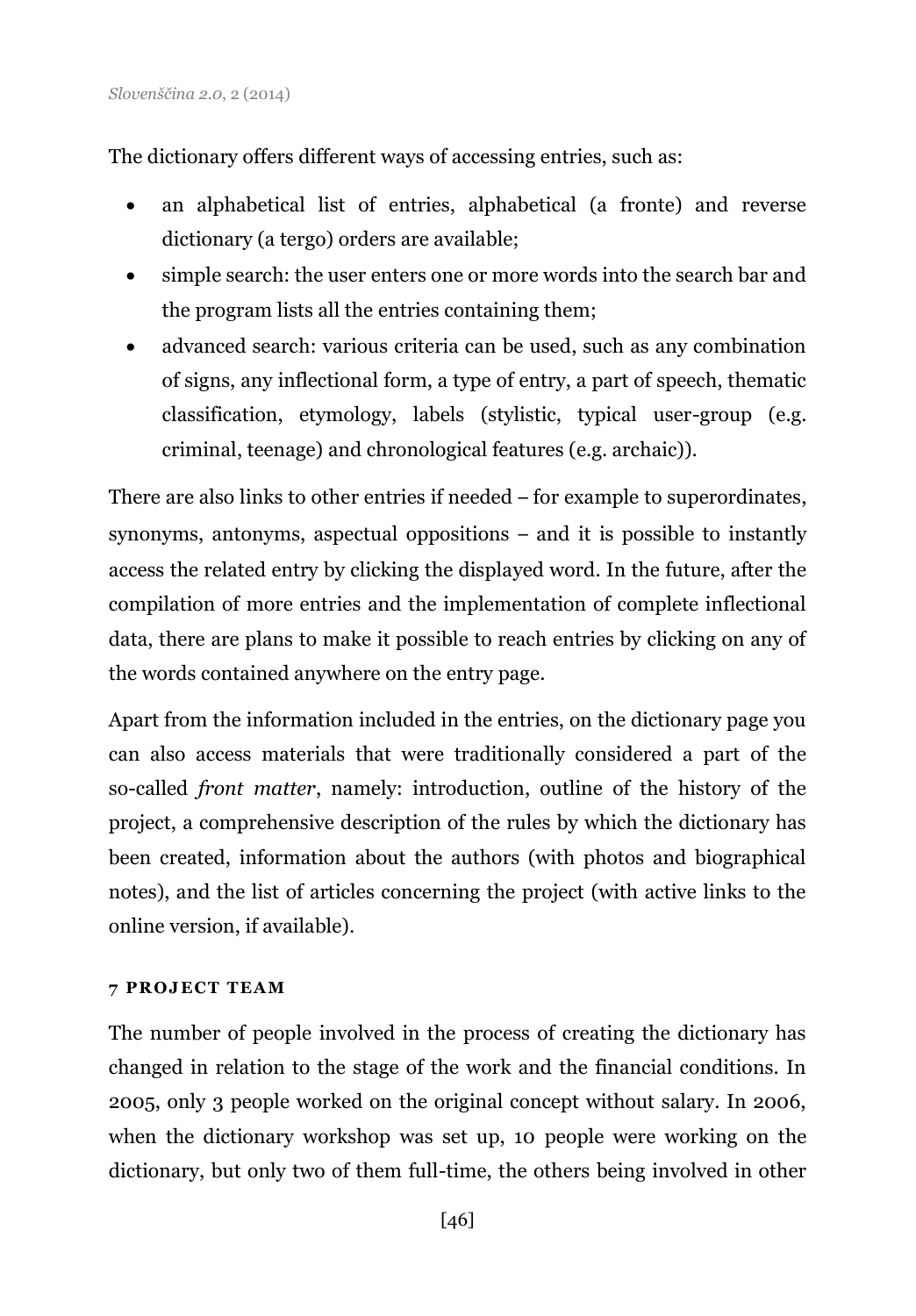projects as well. Between the years 2007-2012 and currently, the number of people actively working on the dictionary is about 40. They are mostly lexicographers and linguists: scholars, PhD students; some of them began working on the project as MA students. Most of them (25 people) are affiliated with PAN Institute of Polish Language, but there are also employees of Jagiellonian University of Krakow, University of Warsaw, University of Silesia (Katowice), and Nicolaus Copernicus University (Toruń). 20 people are employed full-time, the rest have contracts for specific tasks. There is also a group of IT specialists (employed in computer companies). The administrative duties are performed by one person who is supported by the administrative personnel of the institute. It is worth mentioning that the total number of people involved in the process of creating the dictionary is over 70. The staff was changing very frequently during the first stages of the project, but now it has stabilized.

### **8 THE DIVISION OF WORK AND ITS ORGANIZATION**

The tasks and assignments of the team are based on a certain hierarchy amongst the members of the team. The main categories of editors (and their competences) are as follows:

- Editors:
	- create their own entries and edit them;
	- can view the entries created by other editors but not modify them;
	- fill in all the entry fields except Etymology, Chronology, Thematic Class.
- Supervising editor:
	- reviews the entries created by editors, and makes changes as necessary.
- Supercoordinator (leader of the project):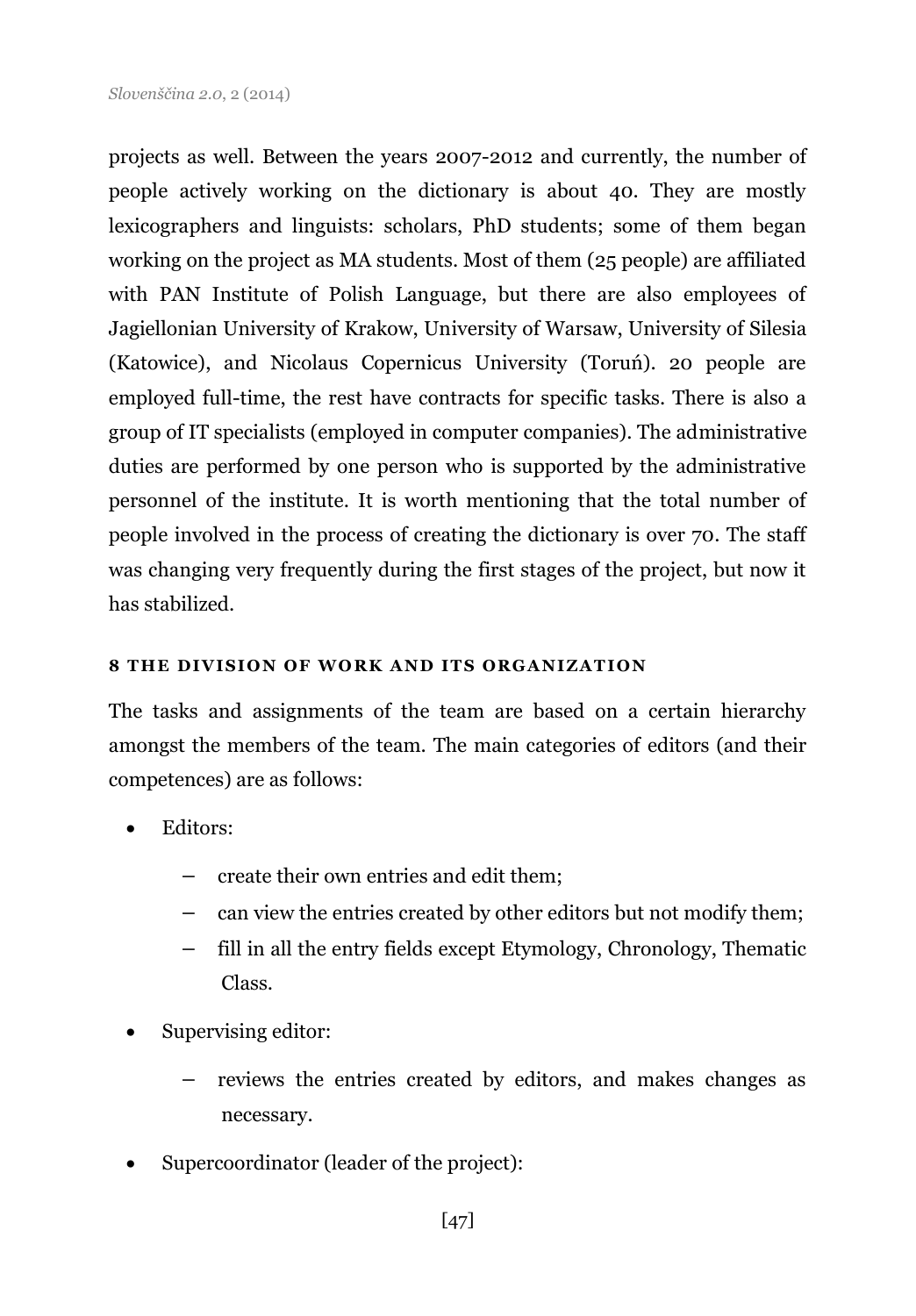- proofreads the entries after they have been revised by editors;
- controls the adequacy of information in fields fulfilled by specialists;
- accepts the entries for presentation.
- Specialists:
	- fill in only the specified field (Etymology, Thematic Classification or Chronology); or
	- create and edit entries of a particular type (functional lexemes, idioms).

The creation of entries is carried out online, so it is possible to work on the dictionary from any place in the world, using a simple web browser.

The sequence of actions required for entry creation is as follows:

- Editor: creates the initial version of the entry, filling in all the information except the one reserved for specialists.
- Supervising Editor: reviews the entry created by the editor, adds comments and then, after introducing adjustments and discussing any controversial elements with the editor, forwards the entry for further improvements.
- Specialists dealing with etymology, thematic classification and chronology fill in the information connected to these areas.
- Supercoordinator (presently this job is only performed by the leader of the project and the chief editor of the dictionary, prof. Piotr Żmigrodzki) reviews the entry one more time, this time including the information added by the specialists, and suggests any necessary corrections and then checks if they were implemented properly. Then he green-lights the entry for publication, and gives it a proper status in the database.

In order for the entry to be accepted, automatic control of entry completeness takes place (all fields have to be filled), the correctness of the spelling and the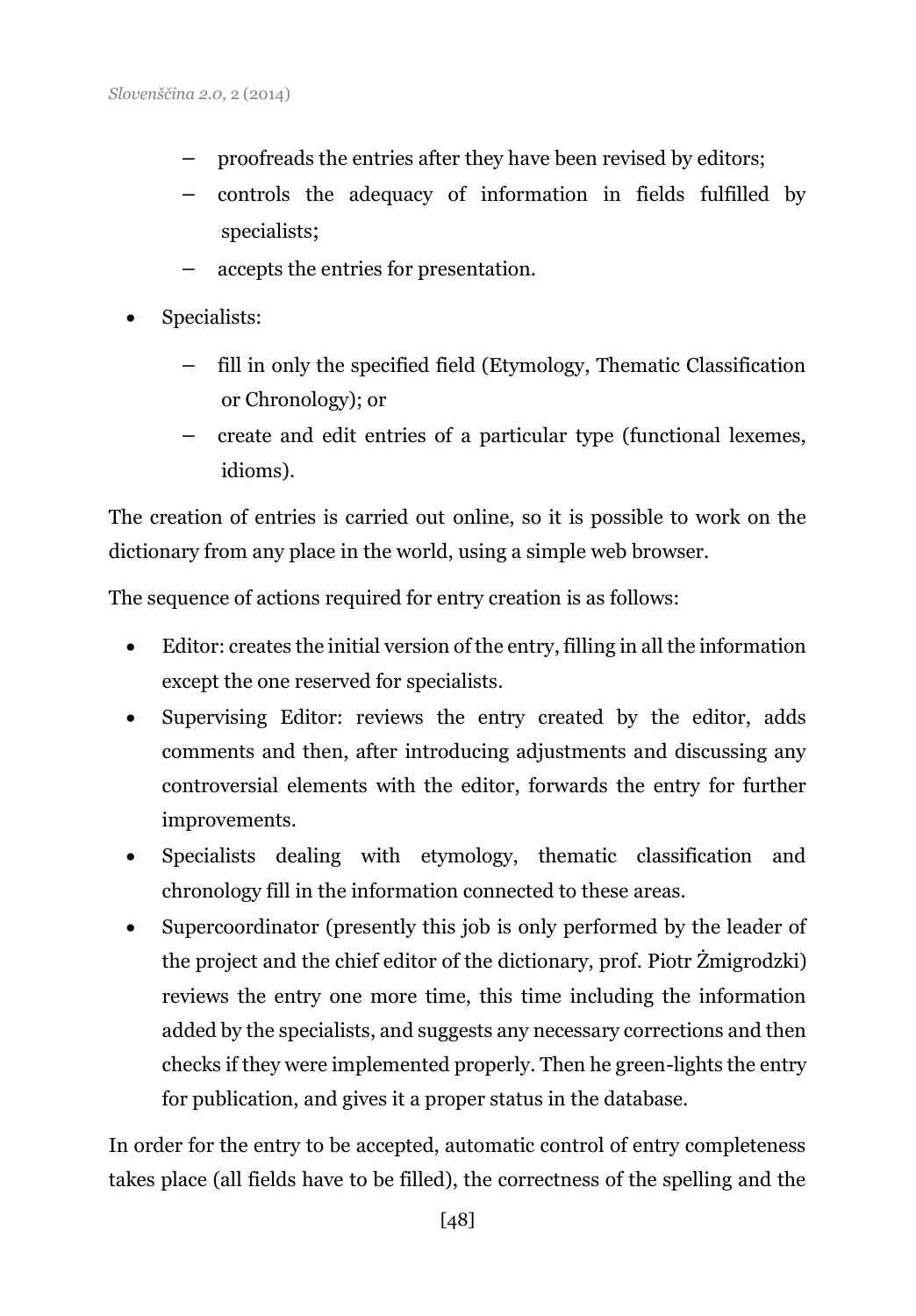correctness of cross-references between the current entry and the others. Immediately after an entry is given a status of "accepted for presentation", the entry becomes visible in the presentation panel, so that it is available for the end-users. This kind of entry is then blocked from further editing.

It is worth noting that confirmation of entries is reversible, in other words it can be undone – for example if there is a need to introduce adjustments or additional information, such as adding a new meaning. The supercoordinator is the only person who is allowed to unblock the entry and forward it for further editing.

#### **9 THE LIFE OF THE DICTIONARY**

The first dictionary entries were published in 2009. At the time of writing  $(15<sup>th</sup>)$ October 2014) 21,130 entries are available. As mentioned before, the number of entries will be systematically increased. In 2018, it is going to reach 50,000 according to the plans. Using the dictionary is completely free and does not require any additional software. In the last 12 months the dictionary has had more than a million views and over 356,000 users from more than 140 countries. Of course most of the users connect from Poland, but there is also a significant number of visitors from the USA, Great Britain, Germany, Russia, Ukraine and other countries of the former USSR. The Polish diaspora is occupying these territories in great numbers. The team of editors is trying to promote the dictionary on their Facebook fanpage, and organizes many public presentations for scholars, teachers, students and learners. The dictionary has also been promoted in various radio programmes in which the head of the project took part. Attracting the attention of mass media is quite difficult when it comes to linguistic issues in general and even more so in the case of the Great Dictionary of Polish. Maybe in the future when the dictionary expands it will be easier.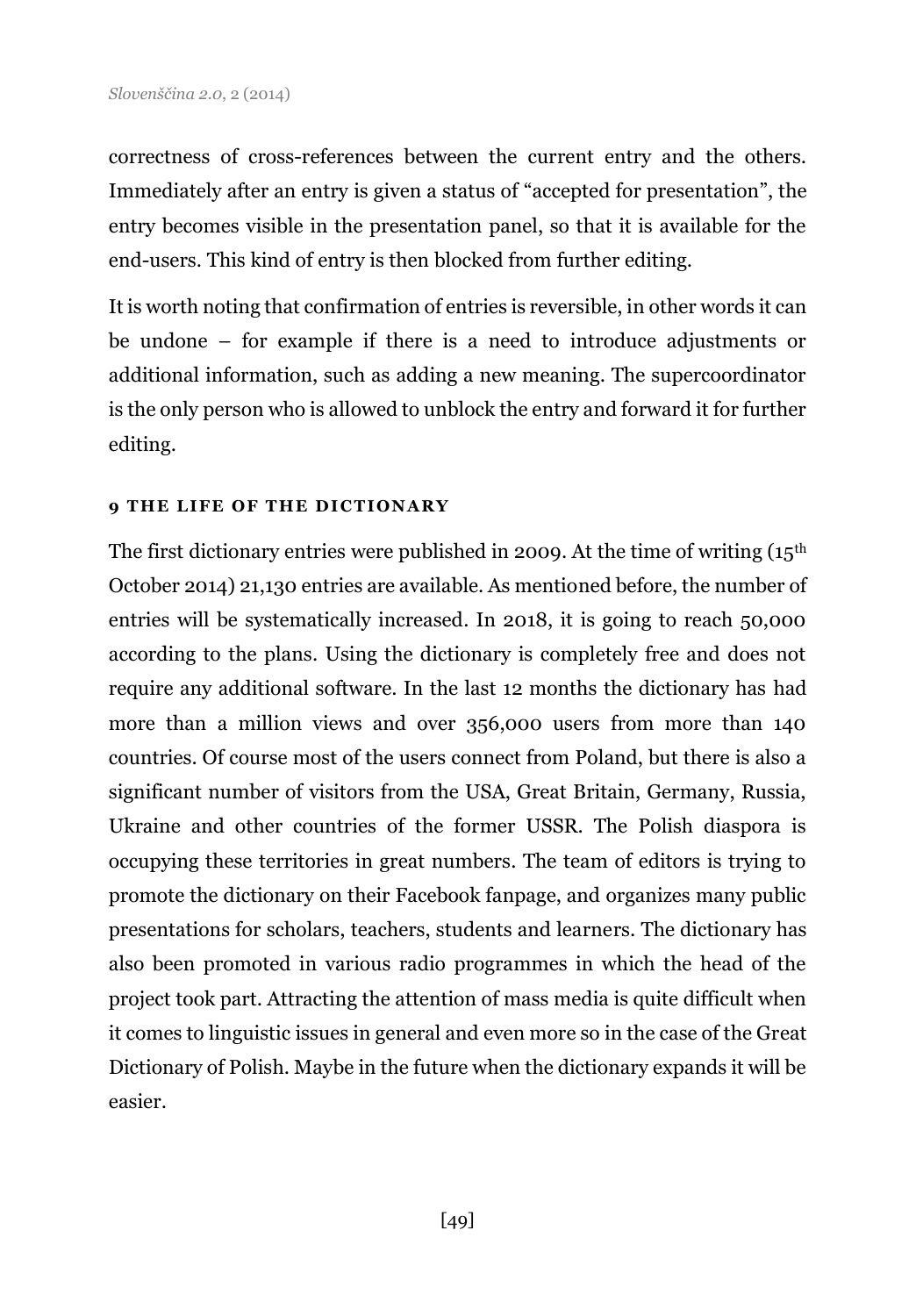#### **10 PLANS FOR THE FUTURE**

The current, second stage of work on the dictionary is not of course the final one. The basic task of the team for the future is obviously adding more words and expressions. Apart from that, the development of the dictionary should include:

- enrichment of the existing entries: especially adding new meanings if they emerge; there are also plans to include information about pronunciation, in the form of transcription and voice files, possibly also multimedia files complementing the definitions;
- improvements of the technological aspects, when it comes to editing (i.e. permitting automatic import of the data from other lexicographical sources), as well as from the end-user's point of view (improvements of the presentation panel, making it compatible with the newest devices, maybe integration with other digital lexicographical sources).

There is also a need for other work pertaining to the contemporary Polish language, indirectly connected with the Great Dictionary of Polish, such as extending and bringing corpus sources and other materials on the Polish language up to date.

Independently of the circumstances, the dictionary team is determined to continue with their work, until the moment their original goal, which is describing almost all lexical units of Polish, is reached.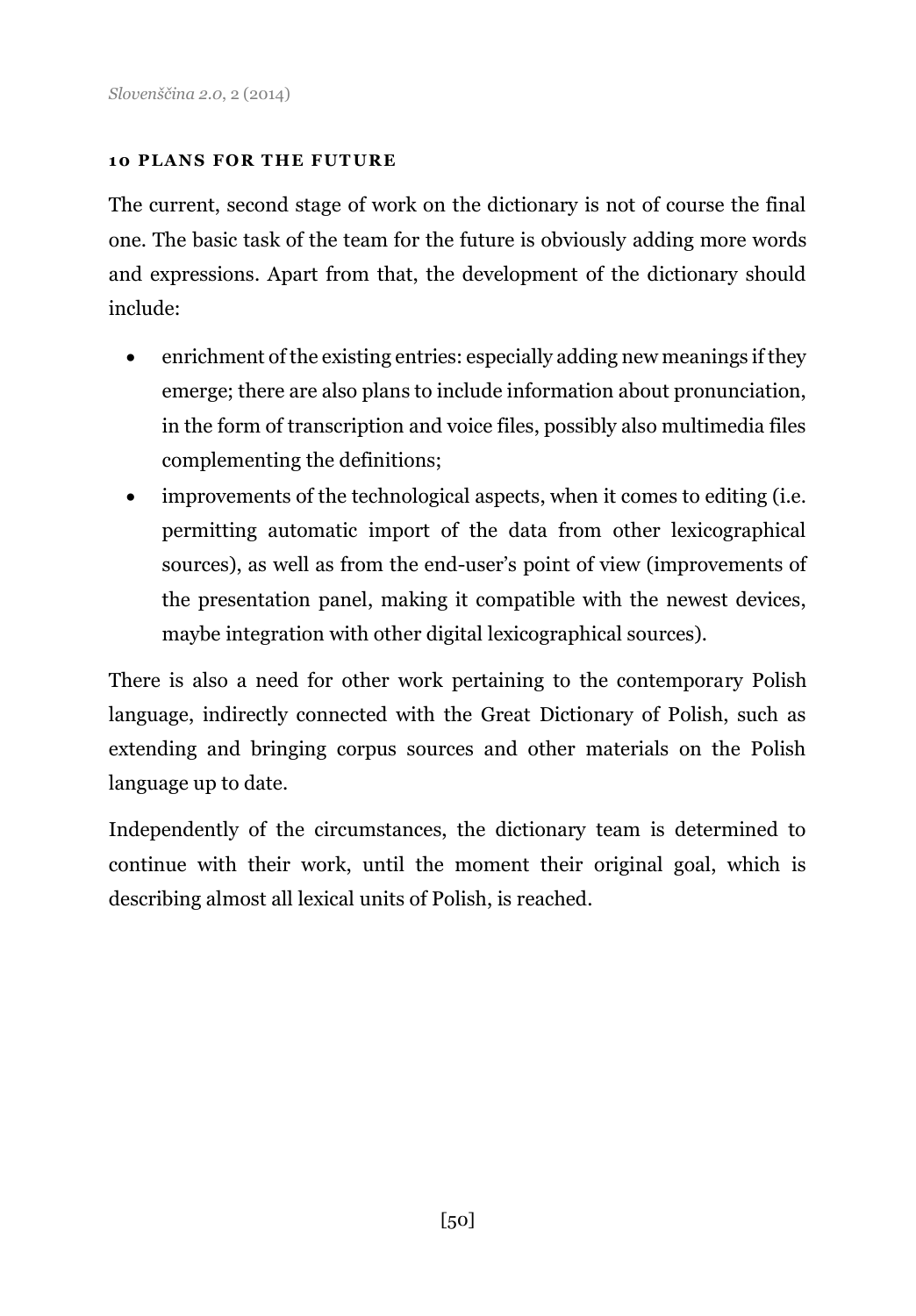#### **REFERENCES**

- Doroszewski, W., ed. (1958-1969): *Słownik języka polskiego PAN*, vol. 1-11. Warszawa: Państwowe Wydawnctwo Naukowe.
- Grzegorczykowa, R., et al., ed. (1984): *Gramatyka współczesnego języka polskiego. Składnia. Morfologia.* Warszawa: Państwowe Wydawnctwo Naukowe.
- Saloni, Z., Gruszczynski, W., Woliński, R. and Wołosz, R. (2007): Grammatical Dictionary of Polish. Presentation by the Authors. *Studies in Polish Linguistics*, 4, 5-26.
- Żmigrodzki, P. (2008): Nowy *Wielki słownik języka polskiego* a problemy poprawności językowej. In M. Święcicka (ed.): *Siła słów i ludzi*: 88-100; Bydgoszcz: Wydawnictwo Uniwersytetu Kazimierza Wielkiego.
- Żmigrodzki, P. (2011): Polish Academy of Sciences Great Dictionary of Polish: history, presence, prospects. *Studies in Polish Linguistics*, 6, 7-26.